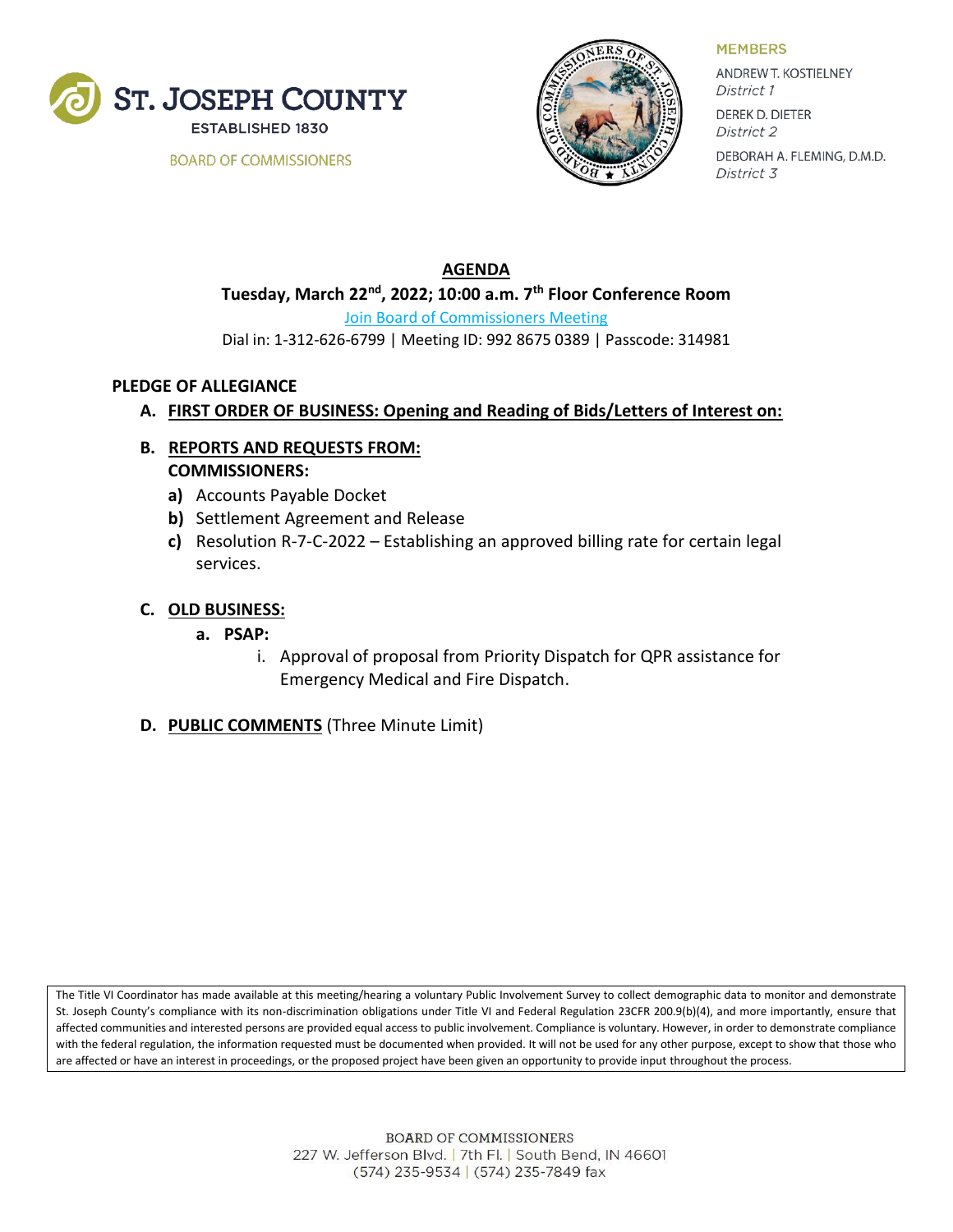#### RESOLUTION R-7-C-2022

### RESOLUTION OF THE ST. JOSEPH COUNTY BOARD OF COMMISSIONERS ESTABLISHING AN APPROVED BILLING RATE FOR CERTAIN LEGAL SERVICES

WHEREAS, St. Joseph County periodically assigns legal work to be handled by various attorneys; and

WHEREAS, certain legal work is covered by special letters of engagement and other contracts setting forth the terms and condition for such work, and certain work is not subject to such engagement letter and contracts; and

WHEREAS, certain work is recurring, such as representation of the County in a variety of litigation matters; and

WHEREAS, the County is aware of prevailing rates for qualified attorneys working in St. Joseph County; and

WHEREAS, it is in the interest of the County to approve a competitive rate for retaining legal services in specific special matters; and

WHEREAS, the County has from time to time approved such rates; and

WHEREAS, a claim has been made against the County as it relates to the replacement of structures located on Inwood Road and Strawberry Road over the Niespodziany Ditch which requires specialized knowledge and skill in representation of the County in the same; and

WHEREAS, construction litigation as a whole requires specialized knowledge and skill in the representation of the same; and

WHEREAS, albeit lower than some market rates for legal services in the County, a rate of \$315.00 per hour is a competitive rate for such services;

Now, Therefore, be it Resolved as follows;

1. Based on the circumstances outlined above, the St. Joseph County Board of Commissioners approves a billing rate of \$315.00 for attorney services on those matters and construction matters which are the subject of a special letter of engagement for construction matters;

2. The rate approved above shall be effective for services provided after March 1, 2022, and shall remain in effect until a subsequent modification by this Board.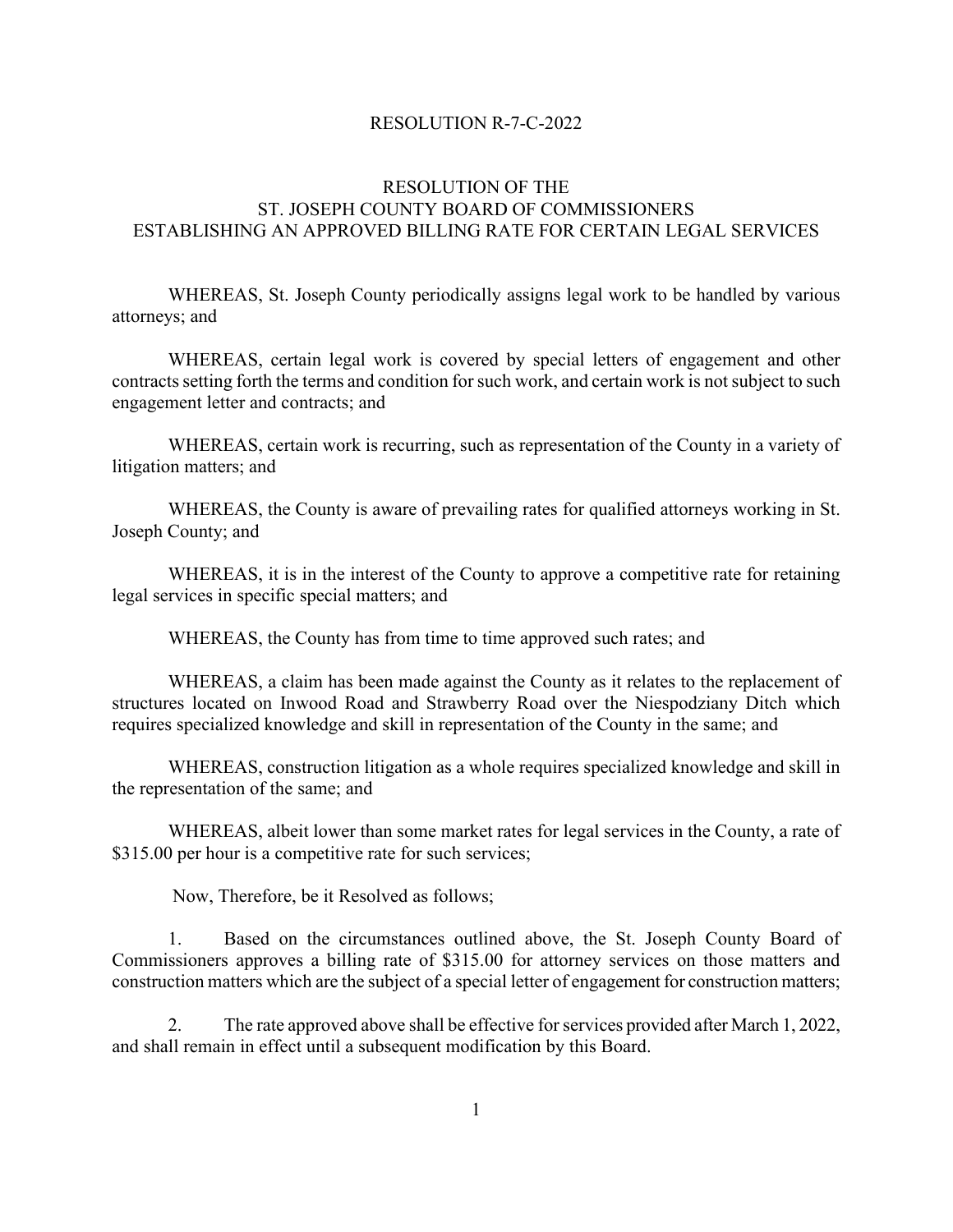- 3. This resolution is effective upon adoption by the Board.
- 4. A copy of this resolution shall be provided to the County Auditor.

RESOLVED THIS \_\_\_ DAY OF MARCH, 2022.

APPROVED:

ST. JOSEPH COUNTY BOARD OF COMMISSIONERS

Andrew T. Kostielney, President

 $\overline{\phantom{a}}$ 

Deborah A. Fleming, D.M.D., Vice-President

 $\overline{\phantom{a}}$  , which is a set of the set of the set of the set of the set of the set of the set of the set of the set of the set of the set of the set of the set of the set of the set of the set of the set of the set of th

\_\_\_\_\_\_\_\_\_\_\_\_\_\_\_\_\_\_\_\_\_\_\_\_\_\_\_\_\_\_\_\_

Derek D. Dieter, Member

Attest:

\_\_\_\_\_\_\_\_\_\_\_\_\_\_\_\_\_\_\_\_\_\_\_\_\_\_\_\_\_\_\_\_\_\_\_\_\_ Michael J. Hamann, Auditor, St. Joseph County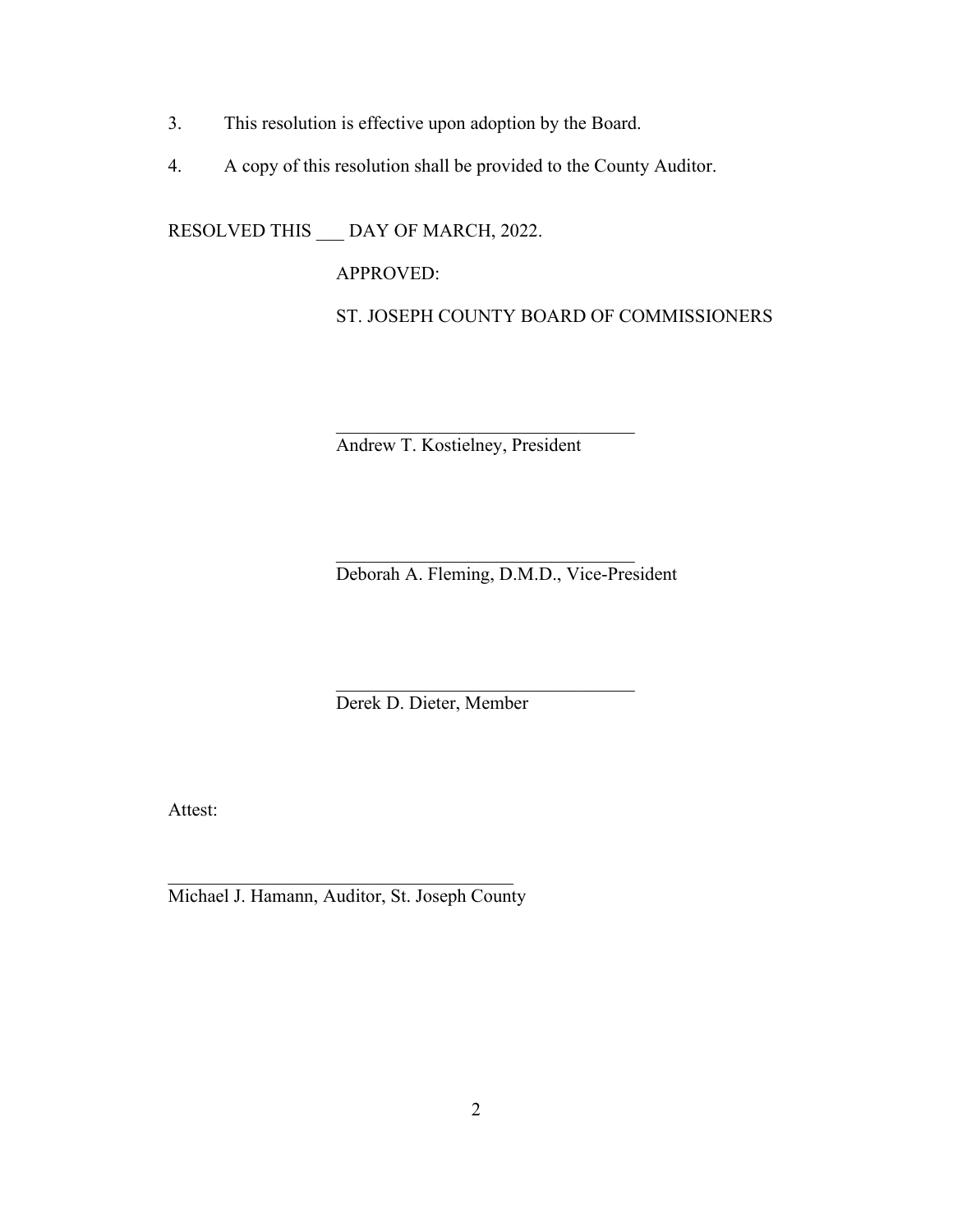

County of St. Joseph **Public Safety Communications Consortium** 58266 Downey Ave. Mishawaka, Indiana 46544 (574)252-3600 Fax (574)252-3636

 $\sim$  100  $\mu$ 

 $\mathbf{I}$ 



**Board of Commissioners** ANDREW T. KOSTIELNEY **DEREK DIETER** DEBORAH A. FLEMING

February 28th, 2022

Dear Commissioners,

Attached you will find a proposal from Priority Dispatch in Salt Lake City, UT. This proposal is a supplement to another contract that we have with Priority Dispatch for Quality Performance Review (QPR). In November we implemented Emergency Police Dispatch (EPD). Priority Dispatch provides QPR for 90% of our police calls until May 14<sup>th</sup>, 2022. QPR gives immediate support for the quality assurance program which includes auditing, feedback, finding trends, weekly meetings, and training for not only the dispatchers but the quality assurance team.

The provided contract is for QPR assistance for Emergency Medical and Fire Dispatch (EMD and EFD). This additional help will allow trainees and dispatchers to continue to receive feedback in a timely manner while we hire, train, and gain a new Quality Assurance Manager. With all the overtime that we currently have, the trained quality assurance personnel are already working 12-hour shifts and have very limited extra time to audit calls.

The total cost of this contract for EMD and EFD is \$4,503.00 for the three months.

Thank you for the consideration,

Julie Tobey